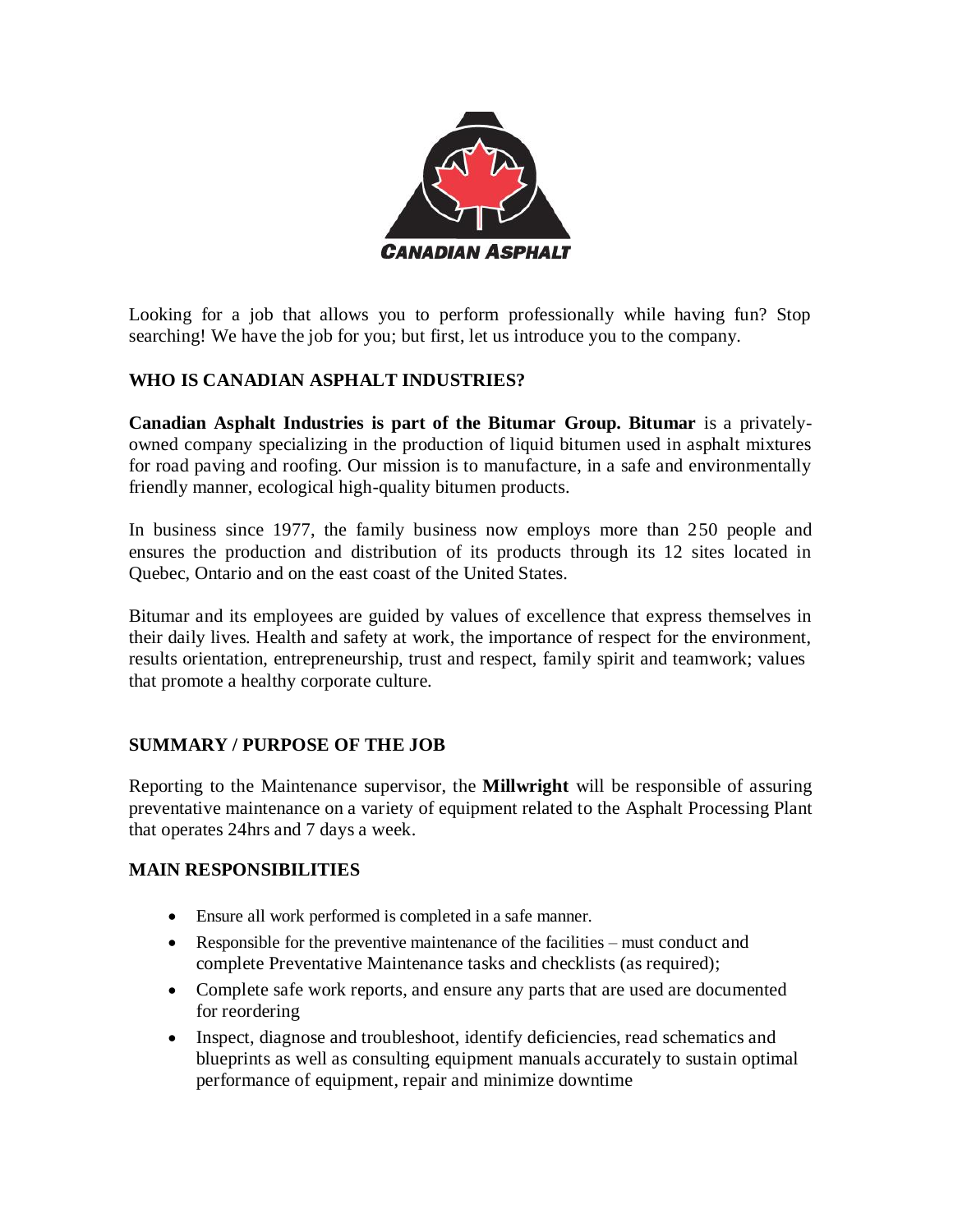- Provide technical support, replace parts, repair equipment, adjust settings, confirm proper operation, and make recommendations for continuous improvements
- operate hoisting and lifting equipment, such as forklifts and manlifts to correctly position machinery and parts during installation, set-up, and repairs
- perform all inspections, lock-out procedures as required and all accident reporting if needed
- maintain a tidy, clean, and safe work area in the maintenance shop and at equipment locations
- perform pump rebuilds, conveyor, pipe-fitting, rigging, and fabricating duties as necessary
- provide training support of peers and associates as requested / required
- Other duties as assigned

## **TECHNICAL REQUIREMENTS**

- Industrial Maintenance Mechanic / Certified Millwright, with at least 1 year, preferably 5 or more years' experience
- General Millwrighting skills include equipment drive alignment, pump/gearbox rebuilds, pipe fitting, packing adjustments, equipment lubrication, etc.);
- Use of company provided tools such as wrenches, bars, hammers, drills, saws, torches (O/A), measuring equipment (Vernier calipers), Welding abilities (not required, but a plus), etc;
- Minimum of 5 years of Maintenance experience.
- comfortable working both indoors and outdoors flexible work hours (overtime and weekends are sometimes required)

#### **REQUIRED SKILLS**

- Commitment to safety must adhere to safety rules and regulations.
- Ability to provide clear directives and receive directives in the event of an emergency
- strong decision making, problem solving, troubleshooting, and multi-tasking skills
- excellent mechanical aptitude and ability
- **•** positive attitude with a willingness to learn; and availability to be trained
- must be able to work with minimal or no supervision
- strong Work ethics with a team player mentality and a positive attitude Ability to communicate effectively and professionally

#### **CONDITIONS**

- Work environment is primarily on equipment located outdoors;
- must be able to lift at least 50 pounds/23 kilograms;
- Must be able to work at heights as well as in confined spaces;
- Due to nature of business, hazards are present everywhere and must be aware of environment at all times.